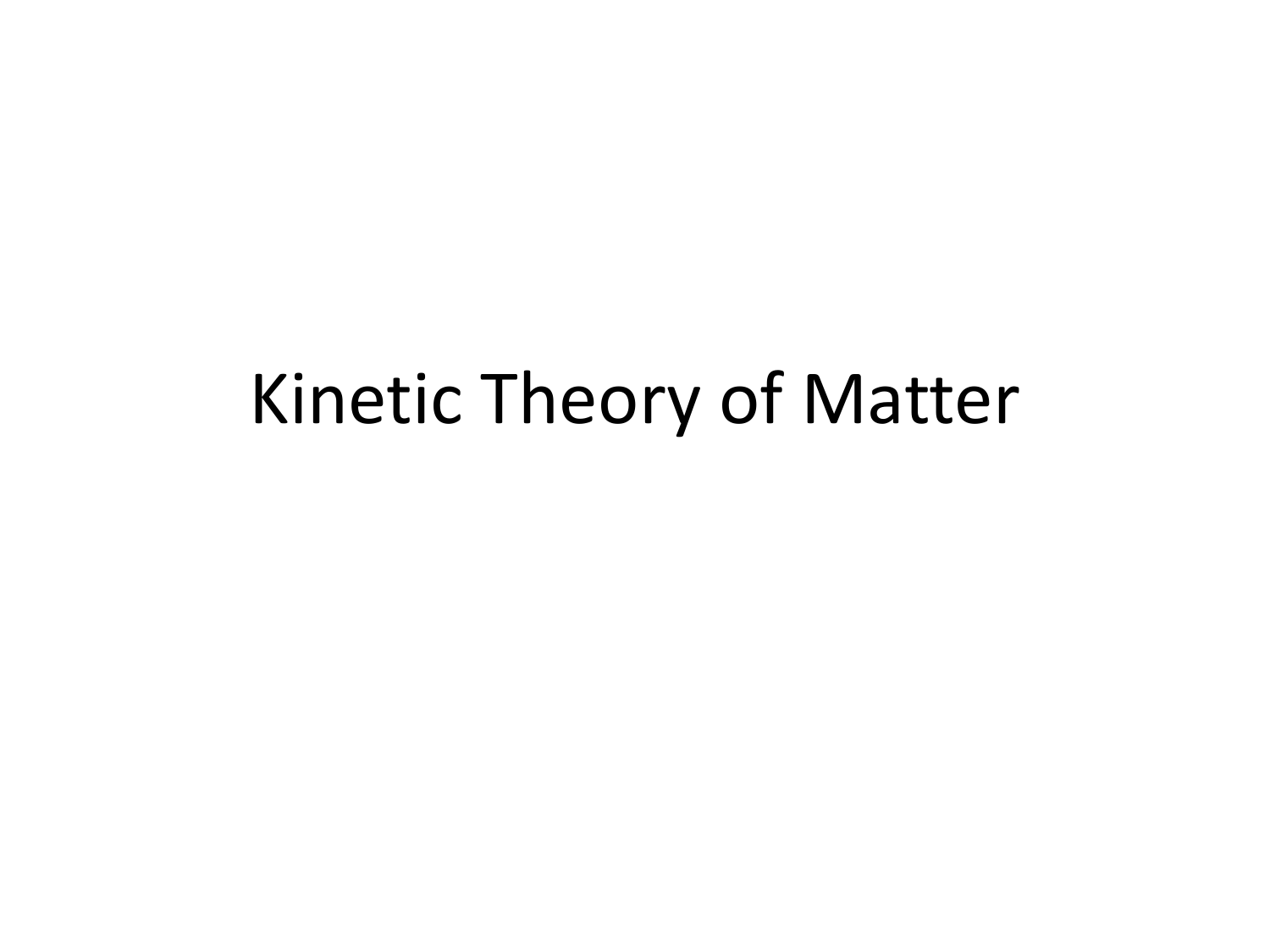## **Definitions**

**Matter:** Anything that has mass and volume.

**Mass:** How heavy an object is. Measured in grams (g) and kilograms (kg).

**Volume:** How much space an object takes up. Measured in milliliters (mL), liters(L) and cubic centimeters (cc).

**Kinetic energy:** Energy of motion.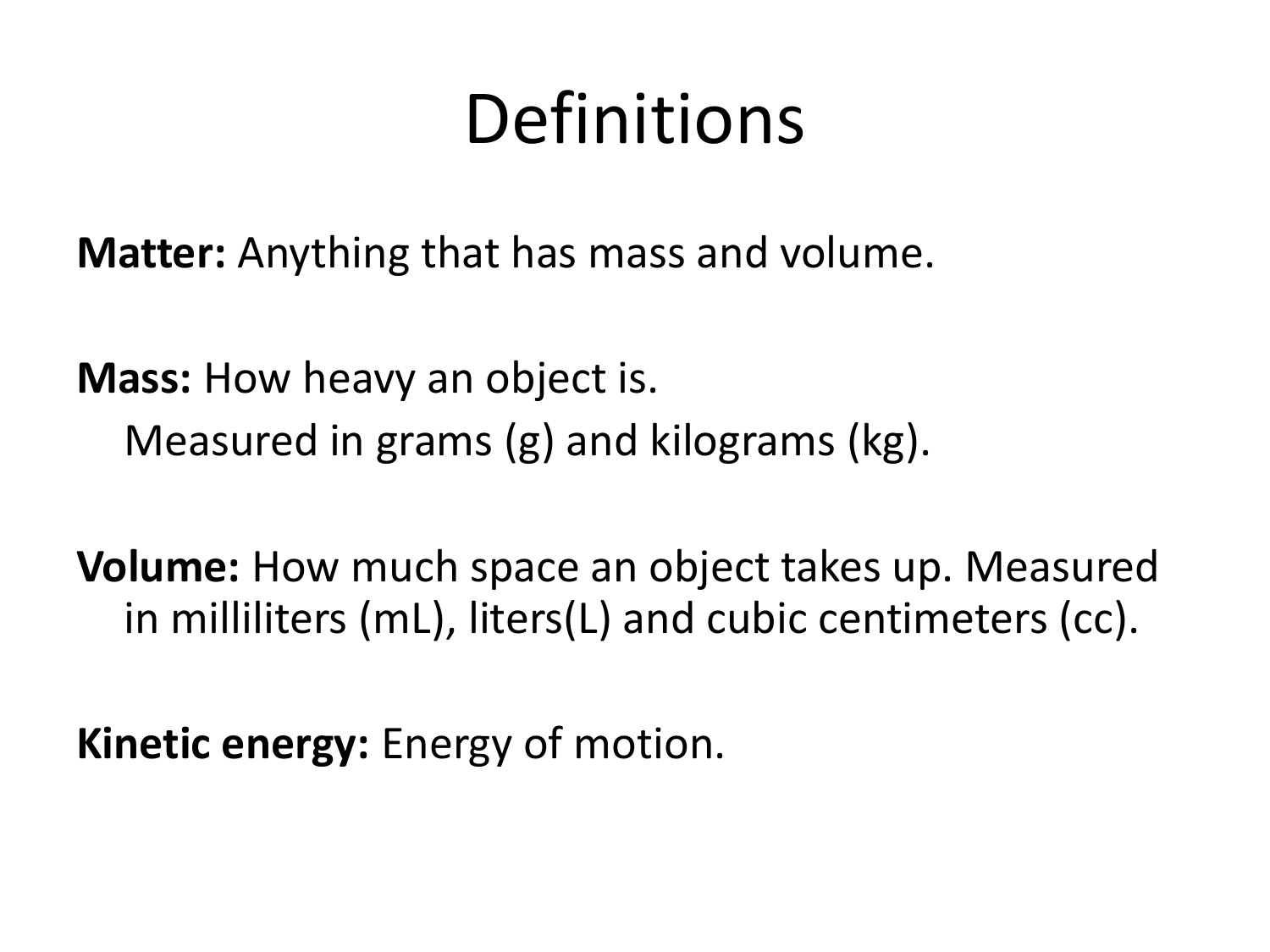# Kinetic Theory of Matter

- 1. All matter is made of small particles.
- 2. There is empty space between particles.
- 3. Particles are constantly moving.
- 4. The more energy the particles have, the faster they move.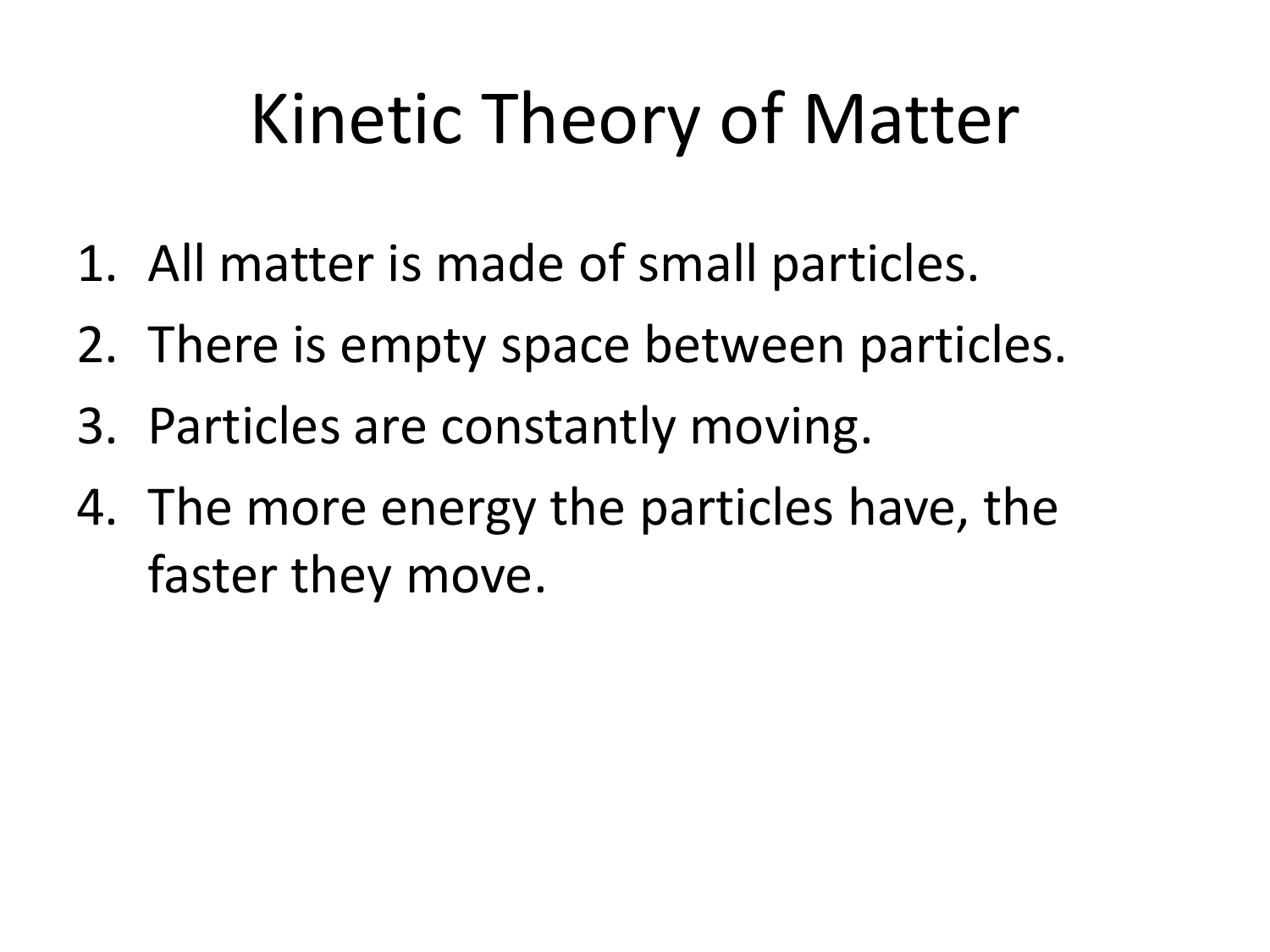### States of Matter

**Solid:** Particles vibrate but do not move around freely, both volume and shape are fixed.

**Liquid:** Particles stick together but slide around, volume is fixed but shape changes to fit container.

**Gas:** Particles move in all directions, volume and shape both change to fit container.